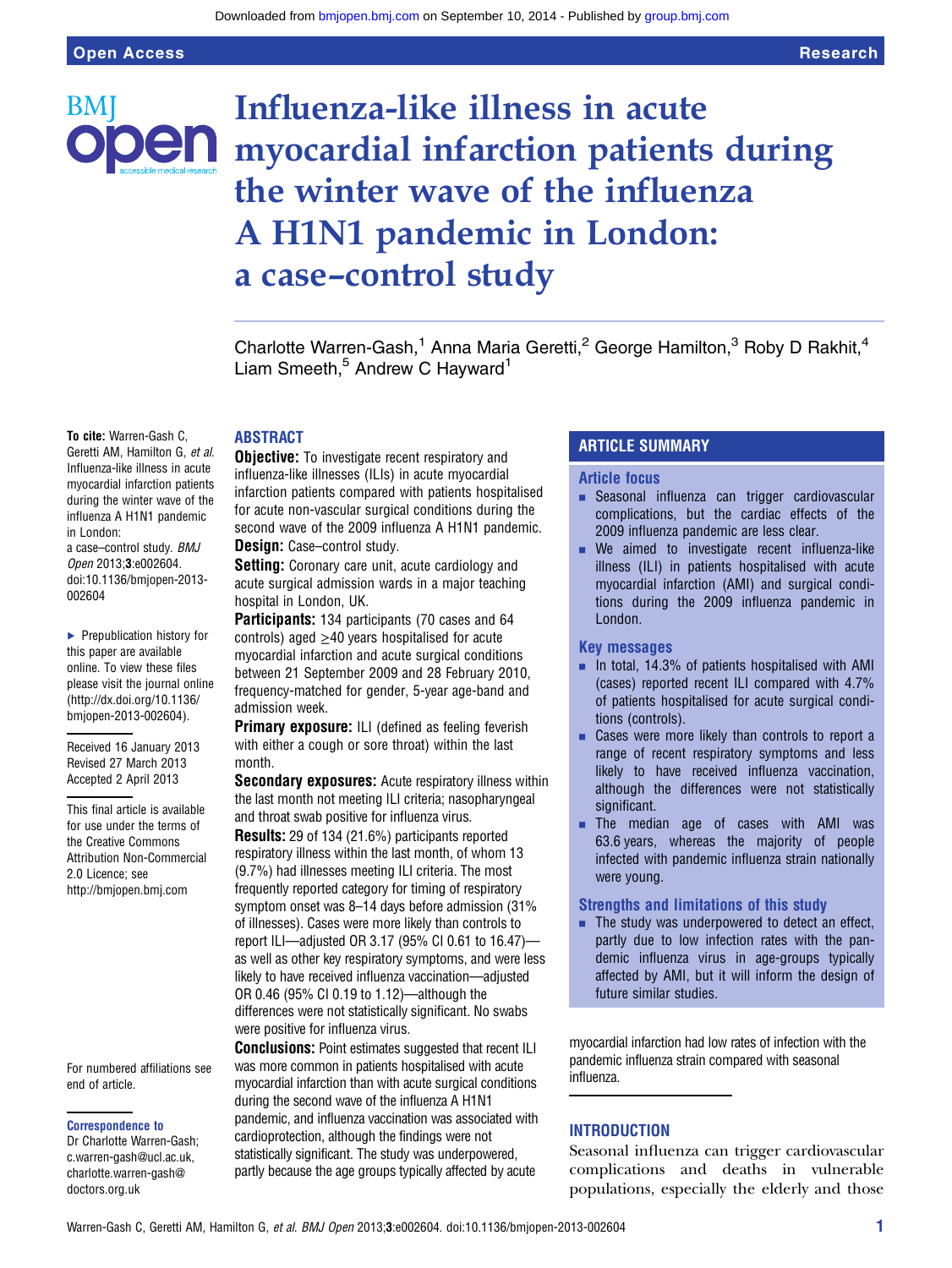with underlying medical conditions.<sup>1</sup> Evidence to support the hypothesis that seasonal influenza may trigger acute myocardial infarction (AMI) comes from a range of observational studies incorporating the effects of different circulating influenza strains and subtypes.<sup>2</sup> In a pandemic situation, however, when there is global spread of a novel influenza strain, the clinical and demographic profiles of those affected may change dramatically.

The most recent influenza pandemic was caused by an influenza A H1N1 strain (H1N1pdm09) that emerged in Mexico and the USA in April 2009.<sup>34</sup> The UK experienced several waves of infection with this novel strain—a first wave occurred in spring and summer 2009 followed by a second wave in the winter of 2009/2010 and a postpandemic wave in winter 2010/2011.<sup>5</sup> Initial evidence from the first wave in the UK suggested that typical illnesses were mild and affected mainly children and young people.<sup>6</sup> The average age of cases increased over subsequent waves of the pandemic, $\bar{y}$  but it is unclear how this affected clinical illness profiles. Vaccination coverage did not reach high levels until the postpandemic season.

There have been reports of myocarditis, myocardial injury and left-ventricular systolic dysfunction, which may be reversible, in patients with severe H1N1pdm09.8 9 It has been suggested that H1N1pdm09 was associated with higher rates of extrapulmonary complications than seasonal influenza, <sup>10</sup> but this is difficult to compare as surveillance of severe influenza-related disease was greatly enhanced during the pandemic. A recent mathematical modelling study estimated that globally there were 83 300 cardiovascular deaths associated with the first 12 months of H1N1pdm09 circulation in adults aged  $>17$  years,<sup>11</sup> but the contribution of myocardial infarction deaths to this figure is unknown.

In this study, we aimed to investigate whether patients hospitalised for AMI during the winter wave of the influenza A H1N1 pandemic were more likely than surgical patients to have experienced recent influenza-like illness (ILI) or acute respiratory illness, or to have concurrent PCR positive influenza or evidence of influenza A IgA antibodies in sera.

#### METHODS

#### Setting, design and participants

This was an observational case–control study carried out in hospital inpatients at the Royal Free London NHS Foundation Trust between 21 September 2009 and 28 February 2010. Cases were patients aged  $\geq 40$  years who had experienced an AMI (defined as a rise in troponin T with ischaemic symptoms and/or typical ECG changes, or by angiographic evidence of acute coronary artery thrombosis during primary percutaneous coronary intervention). Controls were patients aged ≥40 years admitted with an acute surgical condition such as appendicitis, bowel or urinary obstruction and no history of myocardial infarction within the past month. These patients were chosen as controls because their admissions were considered unlikely to be influenced by recent ILI. Cases and controls were frequency matched for gender, age-group in 5-year age-bands and week of admission. All were English-speaking and able to provide written informed consent. The study size was based on numbers of eligible patients hospitalised during the influenza circulation period.

#### Exposures

The main exposure was recent ILI, defined as a history of feeling feverish with either a cough or sore throat within the last month. We also used the exposure recent acute respiratory infection to capture a history of respiratory illness within the last month with any of the following symptoms—fever, chills, dry cough, productive cough, myalgia, rhinorrhoea, blocked nose, sore throat, wheeze, earache and fatigue—that did not meet the criteria for ILI. Additional exposures were nasopharyngeal and throat swabs testing positive for influenza by realtime PCR, the presence of IgA antibodies to influenza A in serum samples and self-reported influenza vaccination status.

#### Data sources and measurement

We used a questionnaire to investigate recent respiratory and ILI as well as to capture data on demographics, medical history and influenza vaccination status. Information on influenza vaccination status was collected as 'vaccinated this year (from September 2009)', 'vaccinated last year (September 2008—August 2009)', 'vaccinated 2–5 years ago', 'vaccinated >5 years ago' and 'never vaccinated'. Vaccination status was then recategorised as a binary variable comprising 'vaccinated this year' and 'unvaccinated', which included all other categories, to recognise that vaccinations in previous seasons would not protect against the new circulating pandemic influenza strain. Medical records were reviewed for details of the current admission and to confirm data on potential confounding factors. Combined nasopharyngeal and throat swabs were taken from each participant, placed in viral transport medium and transported to the laboratory for storage at −80°C. Samples were tested for the presence of influenza virus RNA using a validated in-house real-time PCR with a lower limit of detection of one RNA copy per reaction, as previously described.<sup>12</sup> A single serum sample was taken for quantification of IgA antibodies to influenza A as a marker of recent exposure (as IgA levels peak at around 2 weeks after exposure and reach the baseline by around 4–6 weeks). Serum samples were centrifuged, frozen at −80°C and batch tested using a commercially available ELISA for influenza A IgA (Biosupply UK, cat no. RE56501). Antibody concentrations were initially explored as a continuous variable, then categorised into 'positive'  $(>12 \text{ U/ml})$ , 'equivocal'  $(8-12 \text{ U/ml})$  and 'negative' (>8 U/ml) categories based on standard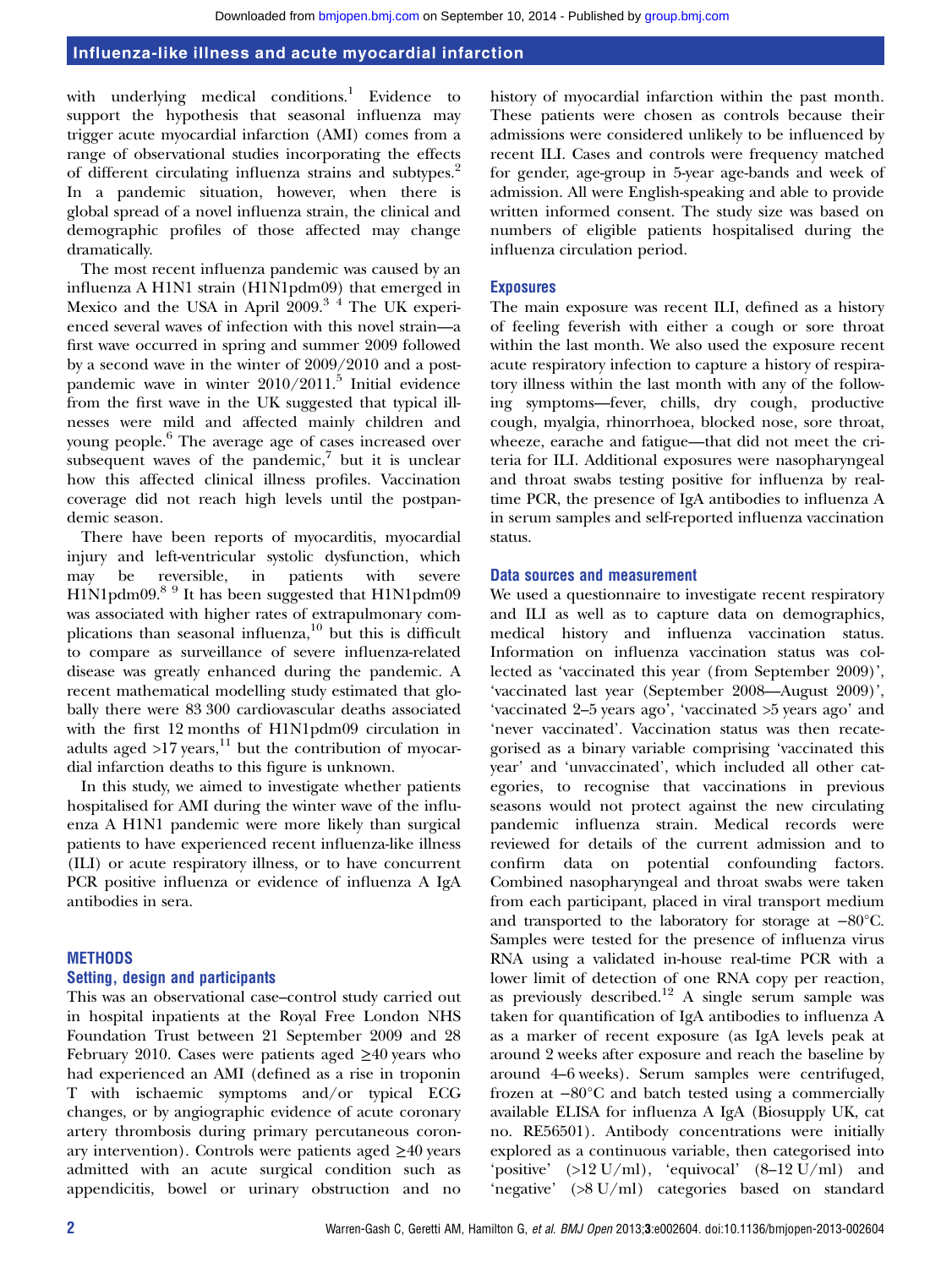laboratory thresholds. Equivocal results were dropped for analyses.

#### Statistical methods

All analyses were carried out using Stata (Stata Statistical Software: Release 12. College Station, Texas, USA: StataCorp LP). Baseline comparability between cases and controls was assessed with  $\chi^2$  tests. Characteristics of participants with and without missing data were also compared using  $\chi^2$  tests to assess any risk of bias associated with missing data. We used multivariable logistic regression analysis to investigate associations between recent ILI or acute respiratory illness exposures and case/control status, controlling for the frequencymatching factors age-group, gender and month of admission and influenza vaccination status as an a priori confounder (all models) as well as for other potential confounding factors. An additional multivariable model in which influenza vaccination status was the main exposure was generated using the same approach. Potential confounders were examined using a backwardstepwise approach whereby factors independently associated with both exposure and outcome were included in models and likelihood ratio tests used to assess the effect of removing each one sequentially. If p values from likelihood ratio tests were  $< 0.1$ , then factors were retained in the model.

#### RESULTS

#### Characteristics of study participants

In total, 134 participants were recruited, who comprised 70 cases from 106 approached (acceptance rate 66%) and 64 controls from 95 approached (acceptance rate 67%). Reasons for non-participation included lack of time, unwillingness to experience additional procedures and feeling tired or unwell. The median age of participants was 63.6 years (IQR 53.3–72.6), of whom 21% were women. Cases were more likely to be of Asian or Asian British ethnicity (p=0.016), to have a previous history of myocardial infarction (p=0.04) or a family history of myocardial infarction (p<0.001) than controls. Of the 70 patients hospitalised for AMI, 48 (68.5%) met criteria for ST-elevation myocardial infarction, 17 (24.3%) had a non-ST-elevation myocardial infarction and in 5 (7.1%) cases the subtype of myocardial infarction was unspecified. Control patients were admitted with a range of acute non-vascular surgical presentations that included colorectal, urological and orthopaedic conditions (table 1).

#### Timing of participants' admissions in relation to national influenza circulation

A comparison of study participants' dates of admission with national rates of general practitioner (GP) consultations for ILI based on RCGP surveillance data is shown in figure 1. The peak week for ILI consultations in England was week 43 (ending 25 October 2009) when

the rate was 42.8/100 000. This was also the peak week for influenza virus circulation according to data from virological sentinel surveillance schemes, when the proportion of positive samples reached 41.2%. Our recruitment period spanned this period of peak influenza circulation.

#### Recent respiratory and ILI

Seventeen cases (24.3%) and 12 controls (18.8%) reported respiratory illness in the month preceding hospital admission. Thirteen illnesses—reported by 10 cases (14.3%) and 3 controls (4.7%)—met criteria for ILI (defined as feeling feverish with a cough and/or sore throat). The most frequently reported category for the timing of respiratory symptom onset was 8–14 days before admission (31% of illnesses). Four to seven days were the most frequently reported category for length of illness (37.9% of illnesses). Symptom profiles of participants reporting recent respiratory illness are shown in figure 2. No swabs tested positive for influenza virus nucleic acid. Serum samples were available on 113 of 134 participants (84.3%). There were no significant differences in characteristics of participants with and without missing serum samples (data not shown). Twenty-five cases  $(43.1\%)$  and 28 controls  $(50.9\%)$ tested positive for serum influenza A IgA antibodies. Sixty-two per cent of participants who were seropositive had received influenza vaccination during the study period compared with 31% of seronegative participants. Overall, 44% of participants were vaccinated. The proportion of participants recruited in each month who were vaccinated increased from 0% in September 2009 to 29.6% in October 2009, 44.8% in November 2009, 55% in December 2009, 72% in January 2010 and was 50% in February 2010.

Cases were more likely to have reported ILI than controls—adjusted OR 3.17 (95% CI 0.61 to 16.47)—as well as other key respiratory illness symptoms, although differences were not statistically significant. Results from this logistic regression analysis are summarised in table 2. There was also a trend towards a protective effect of influenza vaccination against myocardial infarction—adjusted OR 0.46 (95% CI 0.19 to 1.12)—after controlling for age group, gender, month of admission and personal history of AMI.

#### **DISCUSSION**

The study was supportive of the hypothesis that recent respiratory illnesses and, in particular, ILIs occurring during the second wave of the influenza A H1N1 pandemic were more common in patients hospitalised with AMI than with acute surgical conditions. Influenza vaccination was also associated with protection against myocardial infarction, although differences were not statistically significant. While we had hypothesised that more adults would be infected during the second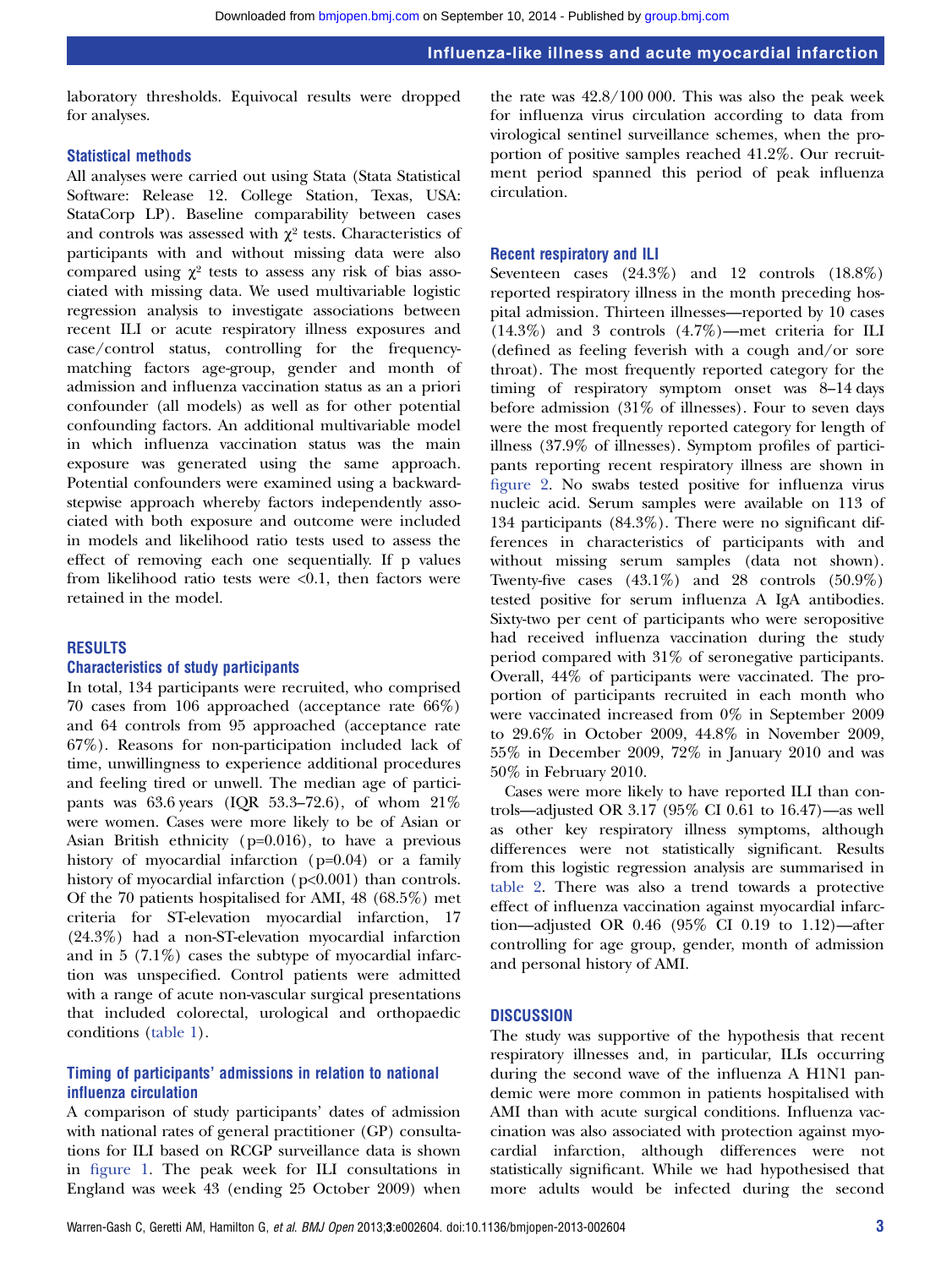| <b>Characteristic</b>         | Category                      | Cases (n=70) | Controls (n=64) | p Value |
|-------------------------------|-------------------------------|--------------|-----------------|---------|
|                               |                               |              |                 |         |
| Age group                     |                               |              |                 |         |
|                               | $40 - 49$                     | 8(11.4)      | 13 (20.3)       | 0.61    |
|                               | $50 - 59$                     | 19(27.1)     | 18(28.1)        |         |
|                               | $60 - 69$                     | 19(27.1)     | 15(23.4)        |         |
|                               | $70 - 79$                     | 17(24.3)     | 11(17.2)        |         |
|                               | $80+$                         | 7(10.0)      | 7(10.9)         |         |
| Gender                        |                               |              |                 |         |
|                               | Female                        | 13(18.6)     | 15(23.4)        | 0.49    |
|                               | Male                          | 57 (81.4)    | 49 (76.6)       |         |
| Admission month               |                               |              |                 |         |
|                               | September                     | 8(11.4)      | 7(10.9)         | 0.92    |
|                               | October                       | 12(17.1)     | 15(23.4)        |         |
|                               | November                      | 15(21.4)     | 14 (21.9)       |         |
|                               | December                      | 10(14.3)     | 10(15.6)        |         |
|                               | January                       | 14(20.0)     | 11(17.2)        |         |
|                               | February                      | 11(15.7)     | 7(10.9)         |         |
| Ethnicity                     |                               |              |                 |         |
|                               | Asian or Asian British        | 18(25.7)     | 6(9.4)          | 0.03    |
|                               | <b>Black or Black British</b> | 2(2.9)       | 0(0.0)          |         |
|                               | <b>Mixed</b>                  | 0(0.0)       | 1(1.6)          |         |
|                               | White                         | 50(71.4)     | 57 (89.1)       |         |
| <b>BMI</b> category           |                               |              |                 |         |
|                               | $18.5 - 24.9$                 | 20(30.8)     | 23 (39.0)       | 0.41    |
|                               | $25.0 - 29.9$                 | 36(55.4)     | 24 (40.7)       |         |
|                               | $30.0 - 39.9$                 | 8(12.3)      | 10(17.0)        |         |
|                               | 40.0-max                      | 1(1.5)       | 2(3.4)          |         |
| <b>Smoker</b>                 |                               |              |                 |         |
|                               | No never                      | 22(31.4)     | 23 (35.9)       | 0.77    |
|                               | Yes current                   | 27(38.6)     | 21(32.8)        |         |
|                               | Yes ex                        | 21(30.0)     | 20(31.3)        |         |
| <b>Medical history</b>        |                               |              |                 |         |
|                               | Hypercholesterolaemia*        | 34 (48.6)    | 28 (43.8)       | 0.58    |
|                               | <b>Diabetes</b>               | 14(20.0)     | 12(18.8)        | 0.86    |
|                               | Hypertension                  | 37 (52.9)    | 26 (40.6)       | 0.16    |
|                               | <b>AMI</b>                    |              |                 | 0.04    |
|                               | <b>Stroke</b>                 | 14(20.0)     | 5(7.8)          | 0.14    |
|                               |                               | 1(1.4)       | 4(6.3)          |         |
| Family history                |                               |              |                 |         |
|                               | AMI                           | 43 (61.4)    | 19(29.7)        | < 0.001 |
|                               | <b>Stroke</b>                 | 5(7.1)       | 6(9.4)          | 0.64    |
| Influenza vaccination status† |                               |              |                 |         |
|                               | Vaccinated                    | 30(42.9)     | 29 (45.3)       | 0.78    |

\*28 cases (40%) and 25 controls (39%) with hypercholesterolaemia reported current statin use.

†'Vaccinated' refers to receiving influenza vaccination in the current vaccination year (since September 2009).

AMI, acute myocardial infarction; BMI, body mass index.

pandemic wave due to the expected upward shift in age distribution of infections, the national rates of ILI remained low,<sup>5</sup> especially in age groups typically affected by AMI. The study was therefore underpowered to detect an effect, partly due to the limited numbers of infections among participants.

Using self-reported recent respiratory illness and ILI as exposures introduced the possibility of reporting or recall bias. Nonetheless, this method allows greater sensitivity to detect recent respiratory symptoms than relying on reports of medically attended illnesses, which comprise only a small minority of influenza cases.<sup>13</sup> As

cases and controls were frequency matched in the week of admission, external factors such as media coverage of the influenza pandemic should not have had a differential effect on respiratory illness reporting. We chose to test both nasopharyngeal and throat swabs to increase the sensitivity of virus detection. It was perhaps unsurprising, however, that none of the nasopharyngeal and throat swabs were positive for influenza virus given (1) the low rates of infection in this age-group<sup>5</sup> and  $(2)$  that the majority of viral shedding in influenza occurs in the first  $2-3$  days after symptom onset,  $14$  whereas most of the reported respiratory symptoms in study participants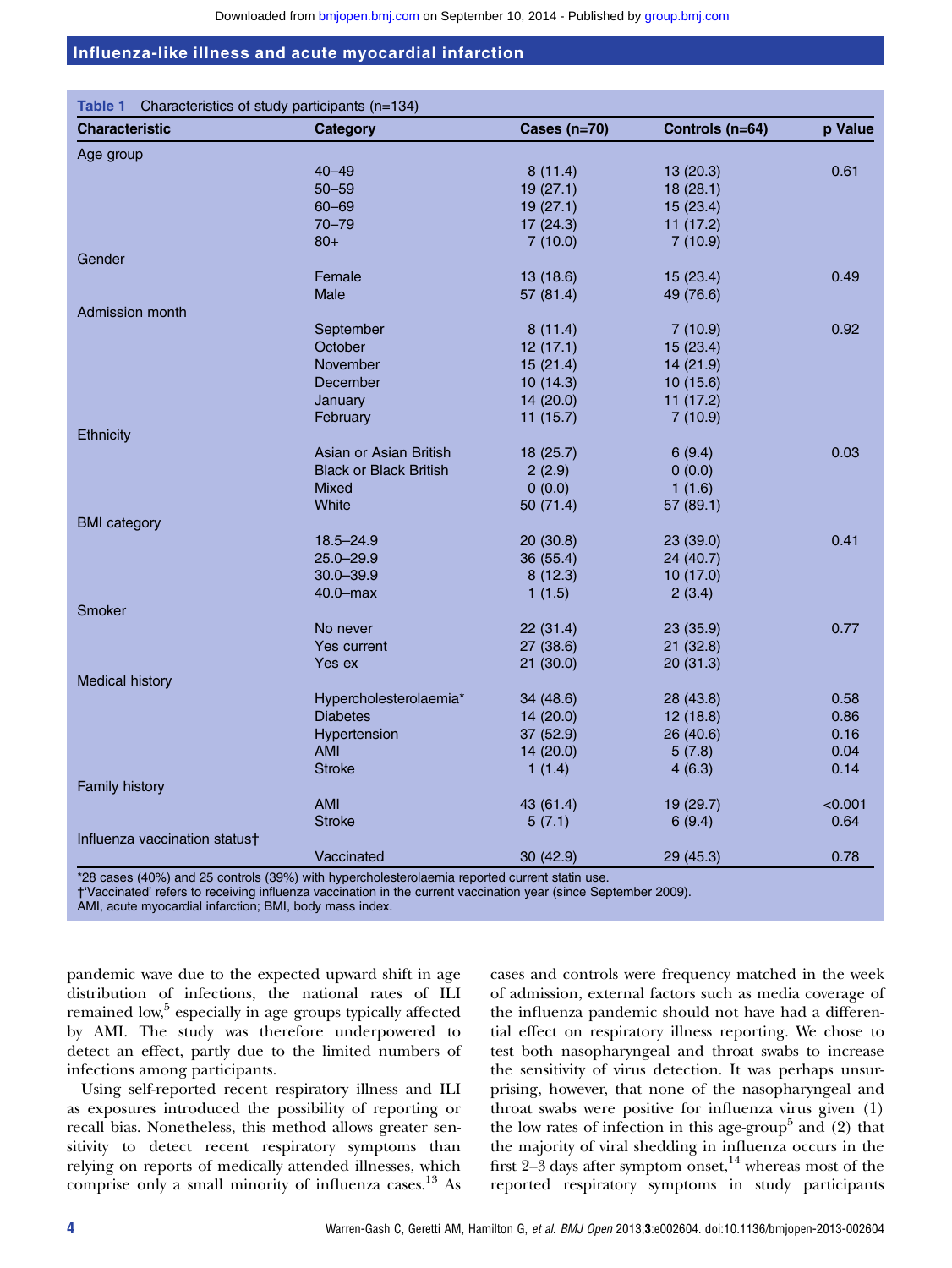Influenza-like illness and acute myocardial infarction

Figure 1 Number of study participants admitted by influenza surveillance week compared with weekly influenza-like illness rates per 100 000 based on national RCGP surveillance data.



No. of study participants admitted | ILI rate from RCGP surveillance

occurred 8–14 days before admission. Based on our findings, it seems unlikely that any delayed cardiac effect of influenza is linked to ongoing or prolonged virus replication or shedding in the respiratory tract. Influenza serology is difficult to interpret in vaccinated participants as it not possible to distinguish antibody rises caused by infection from those caused by vaccination. Validation of the IgA assay used suggests that it has acceptable sensitivity and specificity to detect recent seasonal influenza A infection, $15$  but its effect with the pandemic strain H1N1pdm09 is unclear. It has previously been noted that serological studies carried out during the 2009 influenza pandemic were severely hampered by crossreactivity both with the vaccine and with the seasonal influenza strains.<sup>7</sup>

Previous observational studies using large electronic primary care databases have found an association between GP consultation for acute respiratory infection in the previous month and risk of  $\text{AMI}^{16-18}$  Although studies were conducted over different time periods, they

encompassed the effect of varying seasonal influenza strains. In the present study, we controlled for important potential confounders such as influenza vaccination status, and showed that statin use was equally prevalent in cases and controls. We did not, however, have complete data on other drugs that have been hypothesised to have immune-regulatory effects (such as ACE inhibitors, angiotensin receptor blockers, metformin, glitazones and fibrates). If these agents reduce the likelihood of people experiencing ILI, and were more commonly used in cases than controls, they could potentially have confounded the relationship between ILI and AMI. It was reassuring, however, that our results were consistent with those obtained in our recent selfcontrolled case series study—a design that implicitly controls for fixed confounders. In this study, we used linked primary care and cardiac disease registry records from 3927 patients from 2003–2009, which also included acute respiratory infection consultations occurring during the first wave of H1N1pdm09 circulation.<sup>19</sup> We



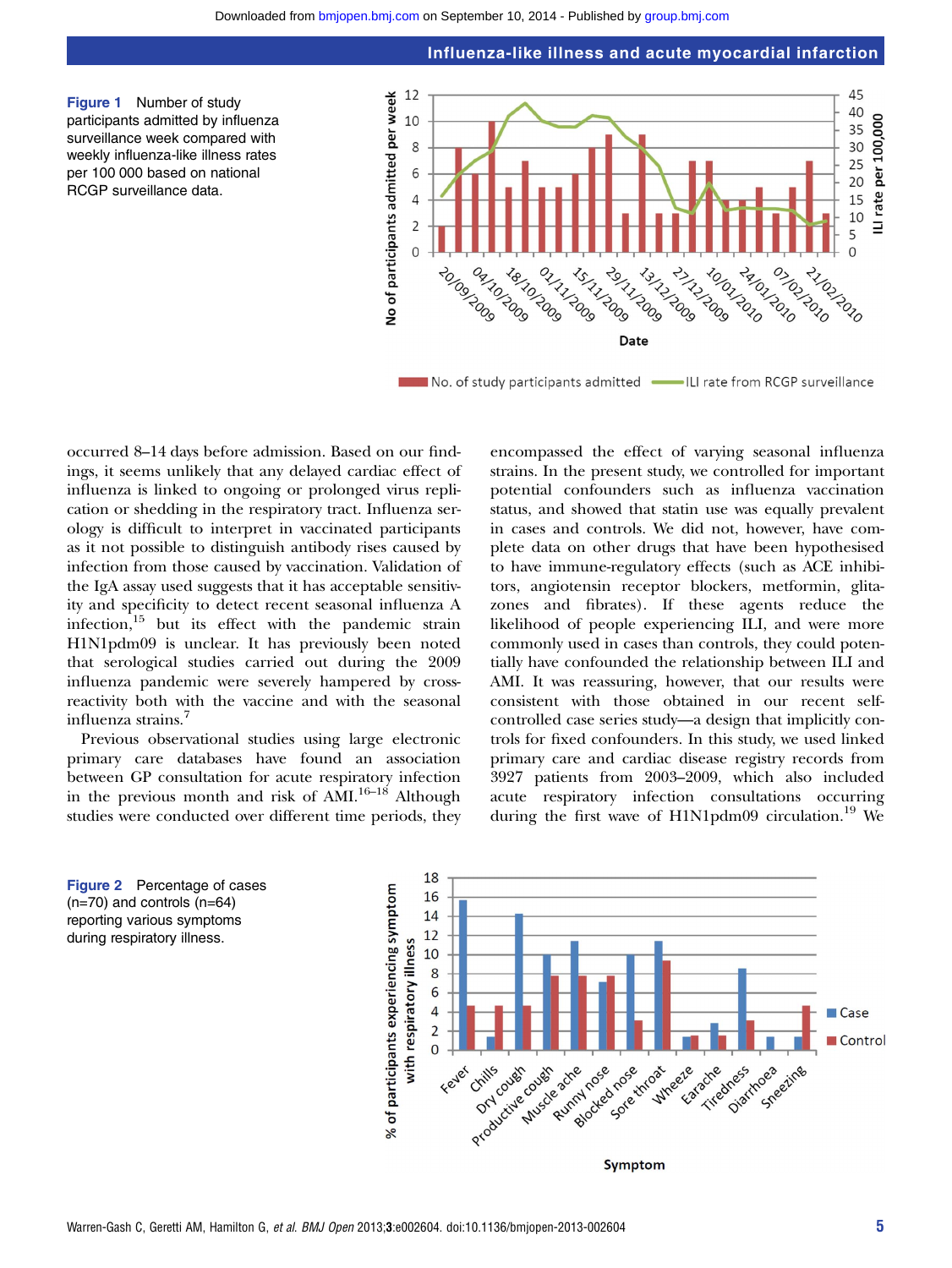Table 2 ORs for the association between acute myocardial infarction and various respiratory illness exposure variables, unadjusted and adjusted

| <b>Exposure variable</b>       | Prevalence-cases,<br>$n$ (%) | Prevalence-controls,<br>$n$ (%) | <b>Unadjusted OR</b><br>(95% CI) | <b>Adjusted OR*</b><br>(95% CI) |
|--------------------------------|------------------------------|---------------------------------|----------------------------------|---------------------------------|
| <b>Respiratory illness</b>     | 17(24.3)                     | 12(18.8)                        | 1.39 (0.60 to 3.19)              | 1.39 (0.56 to 3.47)             |
| Influenza-like illness         | 10(14.3)                     | 3(4.7)                          | 3.39 (0.89 to 12.92)             | 3.17 (0.61 to 16.47)            |
| Fever                          | 11(15.7)                     | 4(6.3)                          | 2.80 (0.84 to 9.28)              | 2.42 (0.54 to 10.98)            |
| Cough                          | 21(30.0)                     | 10(15.6)                        | 2.31 (0.99 to 5.40)              | 2.04 (0.76 to 5.47)             |
| Sore throat                    | 10(14.3)                     | 8(12.5)                         | 1.17 $(0.43 \text{ to } 3.17)$   | 1.43 (0.44 to 4.69)             |
| Muscle ache                    | 8(11.4)                      | 5(7.8)                          | 1.52 (0.47 to 4.92)              | 2.29 (0.59 to 8.92)             |
| Influenza A IgA<br>antihodiae+ | 25(46.3)                     | 28(54.9)                        | $0.71$ (0.33 to 1.53)            | $0.82$ (0.34 to 2.00)           |

antibodies†

\*Adjustments were made for age-group, gender, month of admission and influenza vaccination status (all exposures), family history of myocardial infarction (exposures 2, 3, 4 and 5) and personal history of myocardial infarction (exposures 2, 3, 4 and 5). †Note that n=105 (54 cases and 51 controls) for influenza antibodies where eight equivocal results were excluded, compared with n=134 (70 cases and 64 controls) for all other exposures.

found an incidence ratio for AMI of 4.19 (95% CI 3.18 to 5.53) in the first 1–3 days after acute respiratory infection, with the risk falling to baseline after 28 days.<sup>19</sup> Elderly people and those consulting for an infection judged most likely to be due to influenza were at greatest risk. During the 2009 influenza, pandemic people with underlying cardiovascular disease were much more likely to be hospitalised<sup>13</sup> and to die<sup>20</sup> from a range of causes attributable to pandemic influenza. Although most deaths from H1N1pdm09 occurred in younger people, this was partly a function of the age distribution of infections: in the UK, the case death rate in the elderly was much higher than in younger age-groups, $5$ but overall, the numbers of deaths were small as few elderly people were infected.

Various biological mechanisms are proposed to underlie a relationship between influenza or acute respiratory infection and myocardial infarction.<sup>21</sup> Acute respiratory infections may result in a host of acute inflammatory and haemostatic effects leading to systemic inflammation, altered plasma viscosity, coagulability and haemo $d$ ynamic changes<sup>22</sup> as well as promoting local endothelial dysfunction, coronary inflammation and plaque rupture.<sup>23</sup> Immobility associated with bedrest and dehydration might potentiate these processes.

In conclusion, this study suggests that recent ILI occurring during the 2009 influenza pandemic was more common in AMI patients. Taken in the context of previous work, this helps to support the hypothesis that, as with other influenza strains, H1N1pdm09 could potentially trigger AMI in vulnerable groups. It is likely, however, that the effect is not specific to influenza and could have also been caused by other viruses circulating at the time. The population impact of H1N1pdm09 on rates of hospitalisations and deaths from myocardial infarction is also likely to have been relatively low given the mismatch between the ages of those typically affected by H1N1pdm09 and acute coronary events as well as the relatively mild clinical effects of this influenza strain.

#### Author affiliations

<sup>1</sup> Research Department of Infection & Population Health, Centre for Infectious Disease Epidemiology, UCL, London, UK

<sup>2</sup>Department of Clinical Infection, Microbiology and Immunology, Institute of Infection and Global Health, University of Liverpool, Liverpool, UK

<sup>3</sup>Department of Vascular Surgery, Royal Free London Foundation Trust, London, UK

4 Department of Cardiology, Royal Free London Foundation Trust, London, UK 5 Department of Non-Communicable Disease Epidemiology, London School of Hygiene & Tropical Medicine, London, UK

Acknowledgements We thank all patients who agreed to participate in this study and nurses on the cardiology and surgical wards at the Royal Free Hospital who helped to identify potential participants. We acknowledge Mauli Patel at the Royal Free Virology Laboratory who kindly processed, stored and tested samples.

Contributors CW-G conceived and designed the study, recruited participants, collected and analysed data and wrote the manuscript. AMG, GH, RDR, LS and ACH assisted with the study design. AMG provided laboratory resources. CW-G, AMG, RDR, LS and ACH interpreted the results. AMG, GH, RDR, LS and ACH critically revised the manuscript for intellectual content. LS and ACH provided supervision. All authors approved the final version of the manuscript.

Funding This work was funded by a Medical Research Council Clinical Research Training Fellowship for CWG, grant number G0800689. LS is supported by a Wellcome Trust Senior Research Fellowship in Clinical Science, grant number 098504/Z/12/Z.

#### Competing interests None.

Ethics approval Royal Free Hospital & Medical School Research Ethics Committee (reference number 09/H0720/91).

Provenance and peer review Not commissioned; externally peer reviewed.

Data sharing statement No additional data are available.

#### **REFERENCES**

- 1. Cox NJ, Subbarao K. Influenza. Lancet 1999;354:1277–82.
- 2. Warren-Gash C, Smeeth L, Hayward AC. Influenza as a trigger for acute myocardial infarction or death from cardiovascular disease: a systematic review. Lancet Infect Dis 2009;9:601–10.
- 3. Centers for Disease Control and Prevention (CDC), et al. Swine influenza A (H1N1) infection in two children—Southern California, March-April 2009. MMWR Morb Mortal Wkly Rep 2009;58:400–2.
- 4. Centers for Disease Control and Prevention (CDC), et al. Outbreak of swine-origin influenza A (H1N1) virus infection—Mexico, March-April 2009. MMWR Morb Mortal Wkly Rep 2009;58:467–70.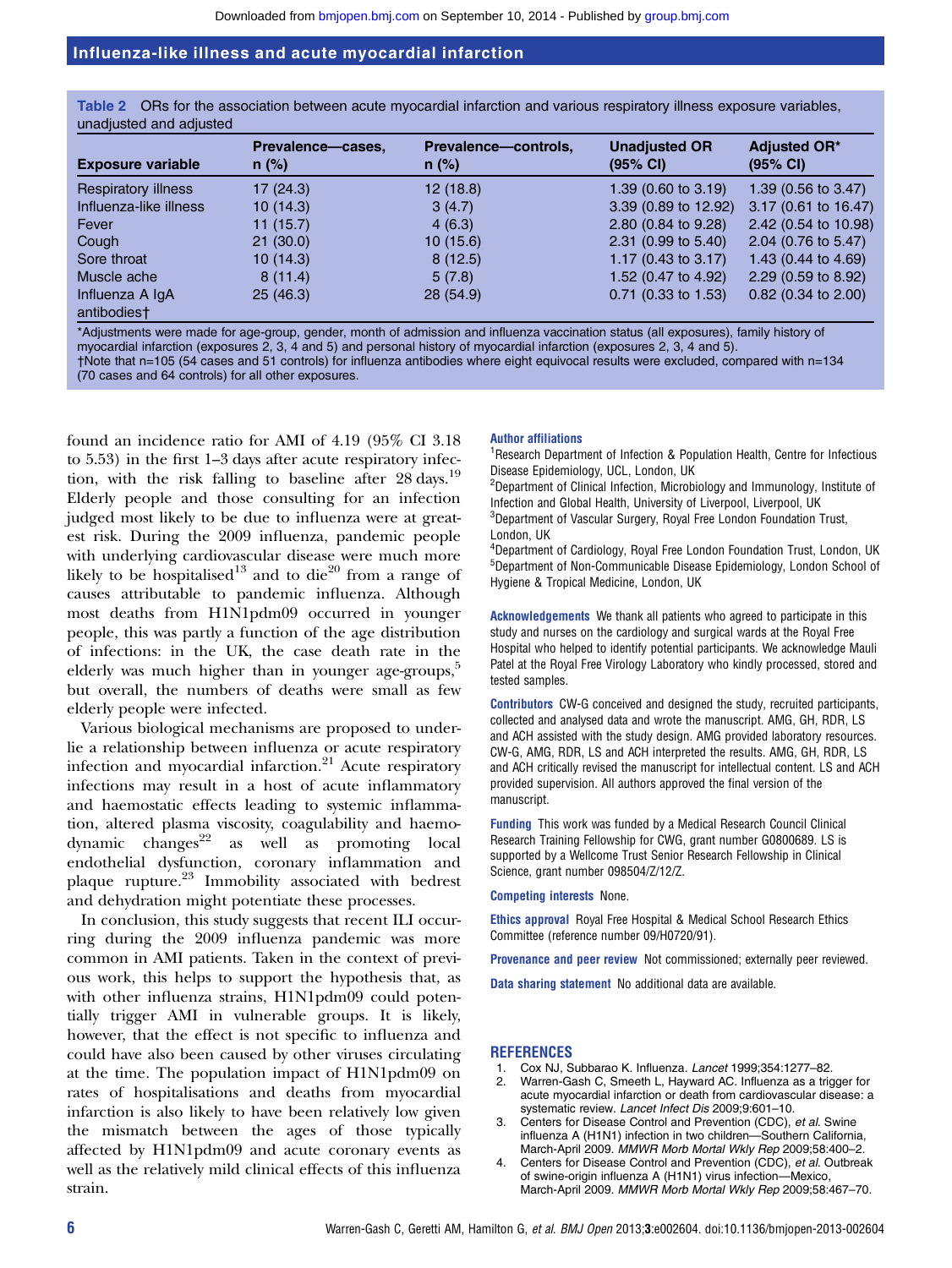- 5. Health Protection Agency. Epidemiological report of pandemic (H1N1) 2009 in the United Kingdom: London, April 2009—May 2010, 2010.
- 6. McLean E, Pebody RG, Campbell C, et al. Pandemic (H1N1) 2009 influenza in the UK: clinical and epidemiological findings from the first few hundred (FF100) cases. Epidemiol Infect 2010;138:1531–41.
- 7. Lagacé-Wiens PRS, Rubinstein E, Gumel A. Influenza epidemiology past, present, and future. Crit Care Med 2010;38:e1-9.
- 8. Chacko B, Peter JV, Pichamuthu K, et al. Cardiac manifestations in patients with pandemic (H1N1) 2009 virus infection needing intensive care. J Crit Care 2012;27:106.e1–6.
- 9. Martin SS, Hollingsworth CL, Norfolk SG, et al. Reversible cardiac dysfunction associated with pandemic 2009 influenza A (H1N1). Chest 2010;137:1195–7.
- 10. Lee N, Chan PKS, Lui GCY, et al. Complications and outcomes of pandemic 2009 influenza A (H1N1) virus infection in hospitalized adults: how do they differ from those in seasonal influenza? J Infect Dis 2011;203:1739–47.
- 11. Dawood FS, Iuliano AD, Reed C, et al. Estimated global mortality associated with the first 12 months of 2009 pandemic influenza A H1N1 virus circulation: a modelling study. Lancet Infect Dis 2012;12:687–95.
- 12. Khanom AB, Velvin C, Hawrami K, et al. Performance of a nurse-led paediatric point of care service for respiratory syncytial virus testing in secondary care. J Infect 2011;62:52–8.
- Campbell CNJ, Mytton OT, McLean EM, et al. Hospitalization in two waves of pandemic influenza A (H1N1) in England. Epidemiol Infect 2010;139:1560–9.
- 14. Lau LLH, Cowling BJ, Fang VJ, et al. Viral shedding and clinical illness in naturally acquired influenza virus infections. J Infect Dis 2010;201:1509–16.
- 15. Rothbarth PH, Groen J, Bohnen AM, et al. J Virol Methods 78:163-9.<br>16. Smeeth L. Thomas SL, Hall A.L. et al. Bisk of myocardial infarction
- Smeeth L, Thomas SL, Hall AJ, et al. Risk of myocardial infarction and stroke after acute infection or vaccination. N Engl J Med 2004;351:2611–18.
- 17. Clayton TC, Thompson M, Meade TW. Recent respiratory infection and risk of cardiovascular disease: case-control study through a general practice database. Eur Heart J 2008;29:96-103.
- 18. Meier CR, Jick SS, Derby LE, et al. Acute respiratory-tract infections and risk of first-time acute myocardial infarction. Lancet 1998;351:1467–71.
- 19. Warren-Gash C, Hayward AC, Hemingway H, et al. Influenza infection and risk of acute myocardial infarction in England and Wales: a CALIBER self-controlled case series study. J Infect Dis 2012;206:1652–9.
- 20. Mytton OT, Rutter PD, Mak M, et al. Mortality due to pandemic (H1N1) 2009 influenza in England: a comparison of the first and second waves. Epidemiol Infect 2012;140:1533–41.
- 21. Bazaz R, Marriott HM, Francis SE, et al. Mechanistic links between acute respiratory tract infections and acute coronary syndromes. J Infect 2013;66:1–17.
- 22. Harskamp RE, Van Ginkel MW. Acute respiratory tract infections: a potential trigger for the acute coronary syndrome. Ann Med 2008;40:121–8.
- Vallance P, Collier J, Bhagat K. Infection, inflammation, and infarction: does acute endothelial dysfunction provide a link? Lancet 1997;349:1391–2.